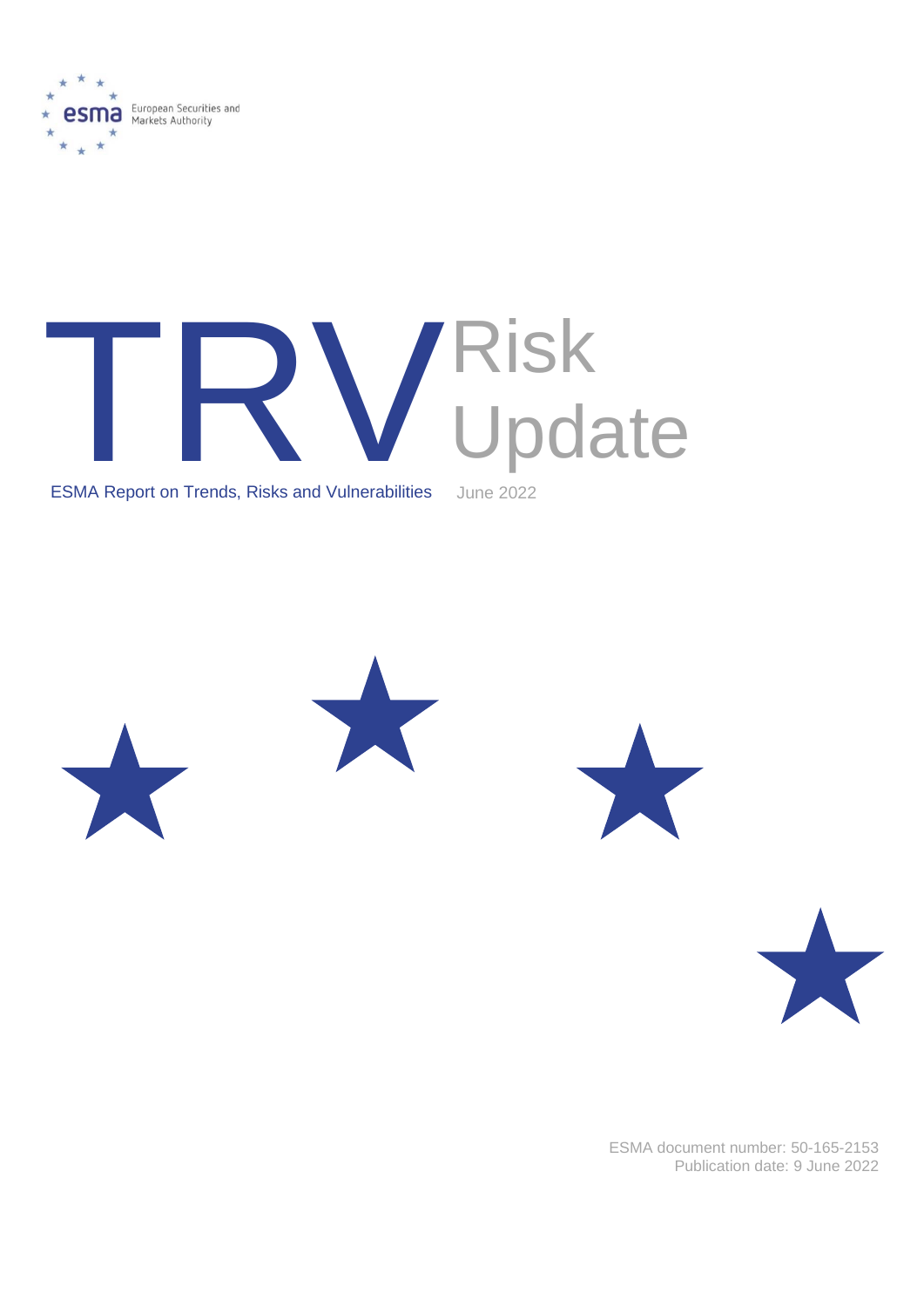ESMA Report on Trends, Risks and Vulnerabilities – Risk Update June 2022

© European Securities and Markets Authority, Paris, 2022. All rights reserved. Brief excerpts may be reproduced or translated provided the source is cited adequately. Legal reference for this report: Regulation (EU) No. 1095/2010 of the European Parliament and of the Council of 24 November 2010 establishing a European Supervisory Authority (European Securities and Markets Authority), amending Decision No 716/2009/EC and repealing Commission Decision 2009/77/EC, Article 32 'Assessment of market developments, including stress tests', '1. The Authority shall monitor and assess market developments in the area of its competence and, where necessary, inform the European Supervisory Authority (European Banking Authority), and the European Supervisory Authority (European Insurance and Occupational Pensions Authority), the European Systemic Risk Board, and the European Parliament, the Council and the Commission about the relevant micro-prudential trends, potential risks and vulnerabilities. The Authority shall include in its assessments an analysis of the markets in which financial market participants operate and an assessment of the impact of potential market developments on such financial market participants.' The information contained in this publication, including text, charts and data, exclusively serves analytical purposes. It does not provide forecasts or investment advice, nor does it prejudice, preclude or influence in any way past, existing or future regulatory or supervisory obligations by market participants.

The charts and analyses in this report are fully or in part, based on data not proprietary to ESMA, including from commercial data providers and public authorities. ESMA uses these data in good faith and does not take responsibility for their accuracy or completeness. ESMA is committed to constantly improving its data sources and reserves the right to alter data sources at any time. The third-party data used in this publication may be subject to provider-specific disclaimers, especially regarding their ownership, their reuse by non-customers and, in particular, their accuracy, completeness or timeliness, and the provider's liability related thereto. Please consult the websites of the individual data providers, whose names are given throughout this report, for more details on these disclaimers. Where third-party data are used to create a chart or table or to undertake an analysis, the third party is identified and credited as the source. In each case, ESMA is cited by default as a source, reflecting any data management or cleaning, processing, matching, analytical, editorial or other adjustments to raw data undertaken.

Luxembourg: Publications Office of the European Union, 2022

ISBN 978-92-95202-58-0, doi: 10.2856/8283, ISSN 2599-8749, EK-AC-22-001-EN-N

European Securities and Markets Authority (ESMA) Risk Analysis and Economics Department 201-203 rue de Bercy 75012 Paris, FRANCE risk.analysis@esma.europa.eu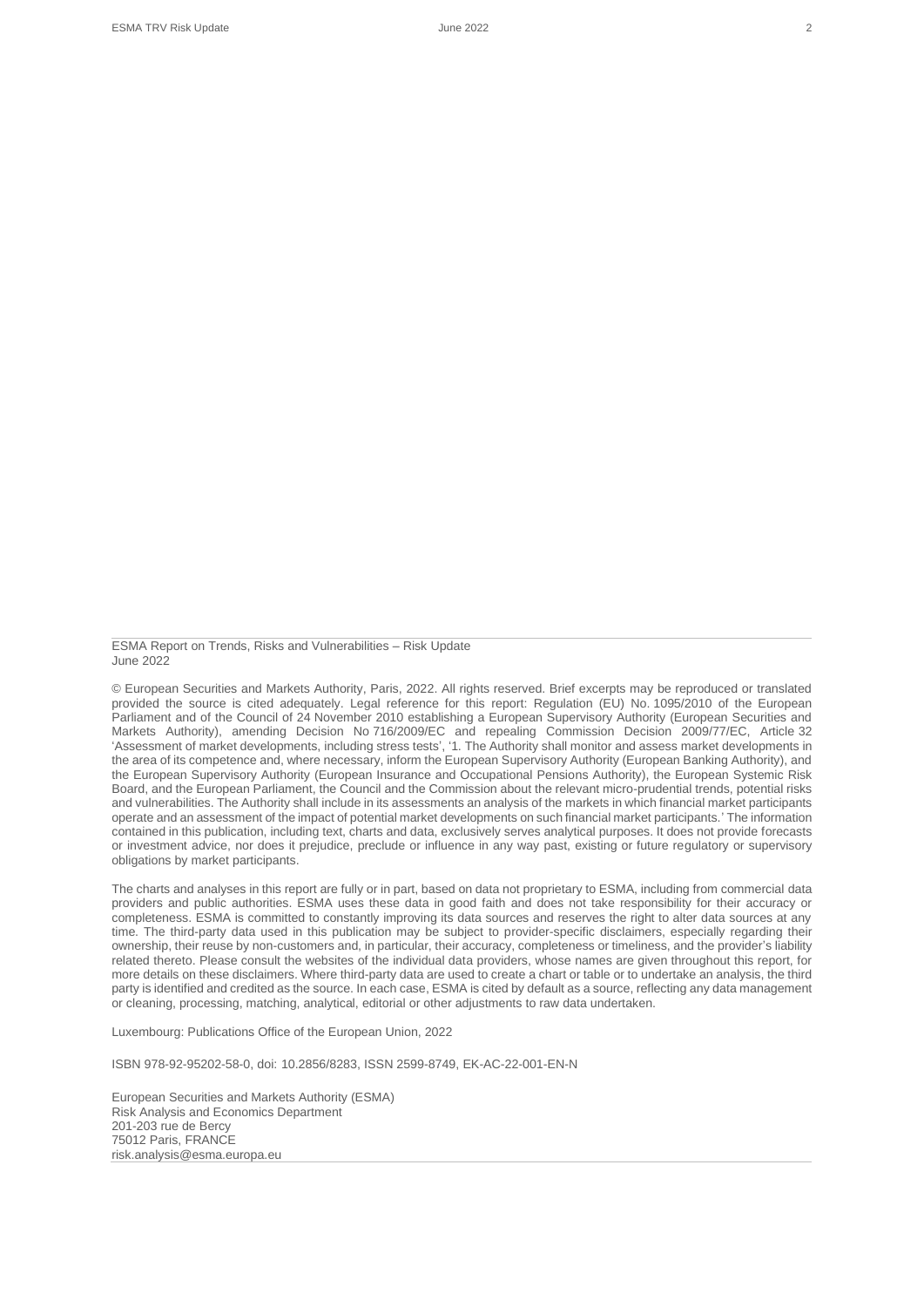# Risk dashboard

#### Overall ESMA remit

| <b>Risk categories</b> |       |               |                          | <b>Risk drivers</b>                            |                         |
|------------------------|-------|---------------|--------------------------|------------------------------------------------|-------------------------|
|                        | Level | Outlook       |                          |                                                | Outlook                 |
| Overall ESMA remit     |       | $\rightarrow$ | $\overline{\phantom{a}}$ | Geopolitical risks, esp. from Ukraine conflict | Z                       |
| Liquidity risks        | O     | $\rightarrow$ | $\equiv$                 | Macroeconomic environment                      | Z                       |
| Market risks           |       | $\rightarrow$ |                          | Inflation and Interest rate environment        | $\overline{\mathbf{z}}$ |
| Credit risks           |       | Z             | $\equiv$                 | Sovereign and private debt markets             | $\overline{\mathbf{z}}$ |
| Contagion risks        | ( )   | $\rightarrow$ | $=$                      | Infrastructure disruptions                     | Z                       |
| Operational risks      | O     | $\rightarrow$ |                          | Other political and event risks                | $\rightarrow$           |
| Environmental risks    |       |               |                          |                                                |                         |

#### Securities markets

| <b>Risk status</b> |                          |                                                                                                                                                                                                                                                                                                                                       |
|--------------------|--------------------------|---------------------------------------------------------------------------------------------------------------------------------------------------------------------------------------------------------------------------------------------------------------------------------------------------------------------------------------|
| Level<br>O         | Outlook<br>$\rightarrow$ | <b>Drivers</b><br>- Deep uncertainty from Ukraine war, short-term risks of market volatility and market shifts<br>- Commodities adding to inflation; market re-evaluation risks from higher interest rates<br>- Reduced growth increasing already-high indebtedness from the pandemic, weakening<br>public and private balance sheets |
|                    |                          | - COVID-19 residual uncertainty and ongoing impacts (e.g. from lockdowns in China)                                                                                                                                                                                                                                                    |

– Massive volatility and losses in crypto markets

#### Asset management

| <b>Risk status</b> |                          |                                                                                                                                                   |
|--------------------|--------------------------|---------------------------------------------------------------------------------------------------------------------------------------------------|
| Level<br>O         | Outlook<br>$\rightarrow$ | <b>Drivers</b><br>- Sharp deterioration in mid-term economic outlook, supply-side and inflation pressures set<br>to reduce real portfolio returns |
|                    |                          | - Market volatility and potential default of Russian assets can impact performance, liquidity<br>or flows of exposed funds                        |
|                    |                          | Valuation issues, with risks of suspensions of redemptions for Russia-exposed funds<br>$\overline{\phantom{m}}$                                   |
|                    |                          | Risk appetite shift could drive flows from riskier bond funds (corporate, emerging market)<br>$\overline{\phantom{a}}$                            |

#### **Consumers**

Infrastructures and services

| <b>Risk status</b> |                         |                                                                                                                                                                                                                                                                                   |
|--------------------|-------------------------|-----------------------------------------------------------------------------------------------------------------------------------------------------------------------------------------------------------------------------------------------------------------------------------|
| Level<br>$\Omega$  | Outlook<br>$\mathbf{z}$ | <b>Drivers</b><br>- Increased market volatility and higher inflation increase short-term risks for consumers,<br>esp. losses from negative real returns as inflation undermines returns<br>- Risks of aggressive marketing esp. higher-risk structured products and crypto assets |
|                    |                         | - Digitalisation and consumer proficiency in social-media-driven trading and copy trading                                                                                                                                                                                         |

– High costs may be poorly disclosed; conflicts of interest related to payment for order flow

#### Risk status **Outlook** Drivers – Ongoing heightened short-term risk of cyber-attacks to infrastructures from Russia – High market volatility raises short-term risks of margin breaches and trade disruptions – Ongoing significant operational risk to infrastructures generally, including exposure from fast-rising digitalisation, the use of cloud services in core production processes – Increased operational burden on CSDs related to Russia sanctions and from high number of corrections needed for the application of cash penalties under CSDR

Note: Assessment of the main risks by risk segments for the markets under ESMA's remit since the last assessment, and outlook for the forthcoming quarter. Assessment of the main risks by risk categories and sources for markets under ESMA's remit since the last assessment, and outlook for the forthcoming quarter. Risk assessment based on the categorisation of the European Supervisory Authorities Joint Committee. Colours indicate current risk intensity. Coding: green=potential risk, yellow=elevated risk,<br>orange=high risk, red=very high risk. Upward-point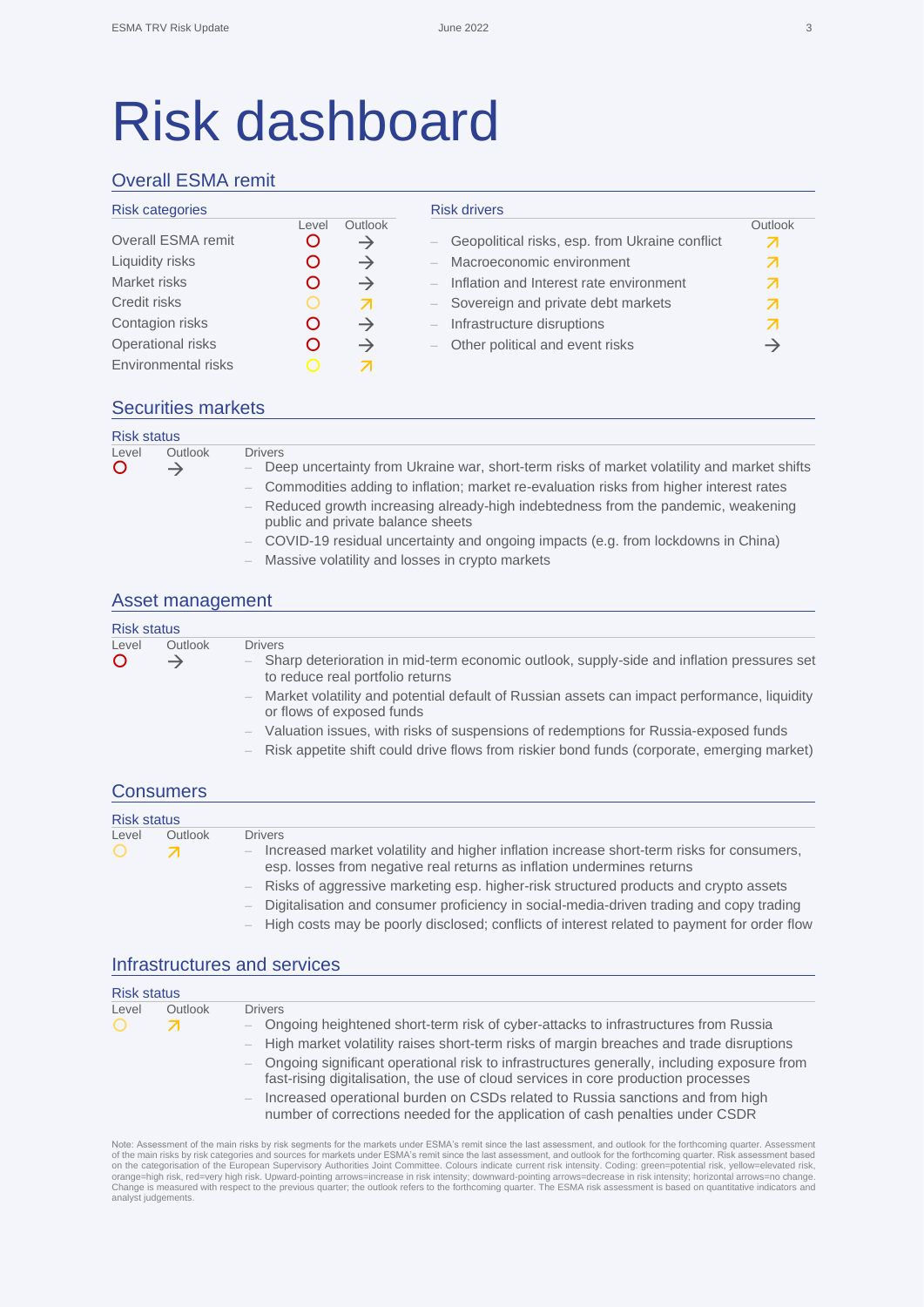# Risk assessment

### Risk summary

In our last TRV, published shortly before the Russian invasion of Ukraine, (1) we **highlighted the geopolitical risks** in the region. The invasion and subsequent political and economic developments have since profoundly impacted the risk environment of EU financial markets, we are therefore updating our risk assessment. (2)

As a result of the invasion and the policy responses, **funds and investors with Russian exposures** have faced substantial valuation issues. There has also been substantial asset repricing, with riskier assets falling in value (equities, corporate bonds, EM debt). Given Russia's and Ukraine's role in **global commodity supply**, prices of commodities and related derivatives jumped and have remained volatile. This increased margin calls for related derivatives. Margin calls can create liquidity strains which, given high concentration and interconnectedness, could lead to wider impacts.

Concurrently, **inflation pressures** from supply chain issues in the pandemic recovery have been compounded by the commodity supply shocks, leading to an inflation surge and widespread expectations that the long period of ultra-low interest rates is coming to an end. Even though markets are starting to price this in, **higher inflation is depressing real returns** which could lead investors to even higher risk-taking. In addition, an interest-rate reversal is likely to usher in a **far-reaching rebalancing of portfolios**.

Given these developments and the ongoing uncertainty, the **risk to ESMA's overall remit remains at its highest level**. Relative to our last TRV, contagion and operation risks are now considered very high, joining liquidity and market risks. Credit risk stays at high but is now expected to rise. Risks remain very high in securities markets and for asset management, as in our previous TRV. Infrastructures have shown resilience to the increased risks from the invasion

(e.g. cyber risk, market volatility). Infrastructures risk is thus kept at high, but with an increasing outlook given the change in context. Consumer risks also remain high, but with an increasing outlook. Environmental risks remain elevated.

## Market developments

#### Securities markets

- ─ **Equities**: Volatility increased, though with limited falls in EU indices thus far (Chart 2).
- ─ **Bonds**: Limited EU bond yield increases, Russian downgrades in corporates and sovereigns, with high default risk (Chart 5).
- **Commodities:** Very significant increases in energy, metal and food prices, with periods of extreme volatility (Textbox 1, Chart 3).
- ─ **ESG**: EU emission allowance volatility jumped sharply, prices fell by 30% in a few days as natural gas prices hit all-time highs.
- ─ **Crypto assets**: Unrelated to the invasion, (3) crypto assets have been under severe pressure since the late 2021 peak (Textbox 2) with provider business models and financial engineering coming under greater scrutiny by markets and authorities.

#### Asset management

─ Significant **outflows were seen for funds with Russian exposures** after the invasion, driven mainly by valuation issues related to these exposures, with greater outflows for more exposed funds. Flows stabilised since April (Chart 4). From the end of February into March, around 100 EU funds in 17 countries suspended dealings: 88 UCITS (EUR 5.5bn in NAV), 35 AIFs (EUR 4.7bn). As of June 2, side pockets had been used as liquidity management tools by 4 funds since the invasion (1 MMF, 3 AIFs) across 3 countries. (4) However, funds with material

*[assets concerning sanctions adopted following Russia's](https://ec.europa.eu/info/sites/default/files/business_economy_euro/banking_and_finance/documents/faqs-sanctions-russia-crypto_en.pdf)  [military aggression against Ukraine](https://ec.europa.eu/info/sites/default/files/business_economy_euro/banking_and_finance/documents/faqs-sanctions-russia-crypto_en.pdf)*, April 2022.

(4) ESMA issued a *[Public Statement](https://www.esma.europa.eu/press-news/esma-news/esma-reminds-fund-managers-their-obligations-investors-amid-war-in-ukraine)* to promote convergence in relation to actions taken to manage the impact of the Russian invasion of Ukraine on investment fund portfolios exposed to Russian, Belarusian and Ukrainian assets, including cases where the use of

<sup>(1)</sup> ESMA, *[Trends, Risks and Vulnerability Risk Monitor](https://www.esma.europa.eu/sites/default/files/library/esma50-165-2058_trv_1-22_risk_monitor.pdf)  No. [1, 2022](https://www.esma.europa.eu/sites/default/files/library/esma50-165-2058_trv_1-22_risk_monitor.pdf)*, February 2022.

 $(2)$  This update complements our regular TRV Risk monitor. The next TRV covering 1H22 will be published as planned in September 2022.

<sup>(3)</sup> The EU clarified that crypto assets are covered under the relevant provisions in its sanctions. See European Commission, *[Frequently asked questions on crypto-](https://ec.europa.eu/info/sites/default/files/business_economy_euro/banking_and_finance/documents/faqs-sanctions-russia-crypto_en.pdf)*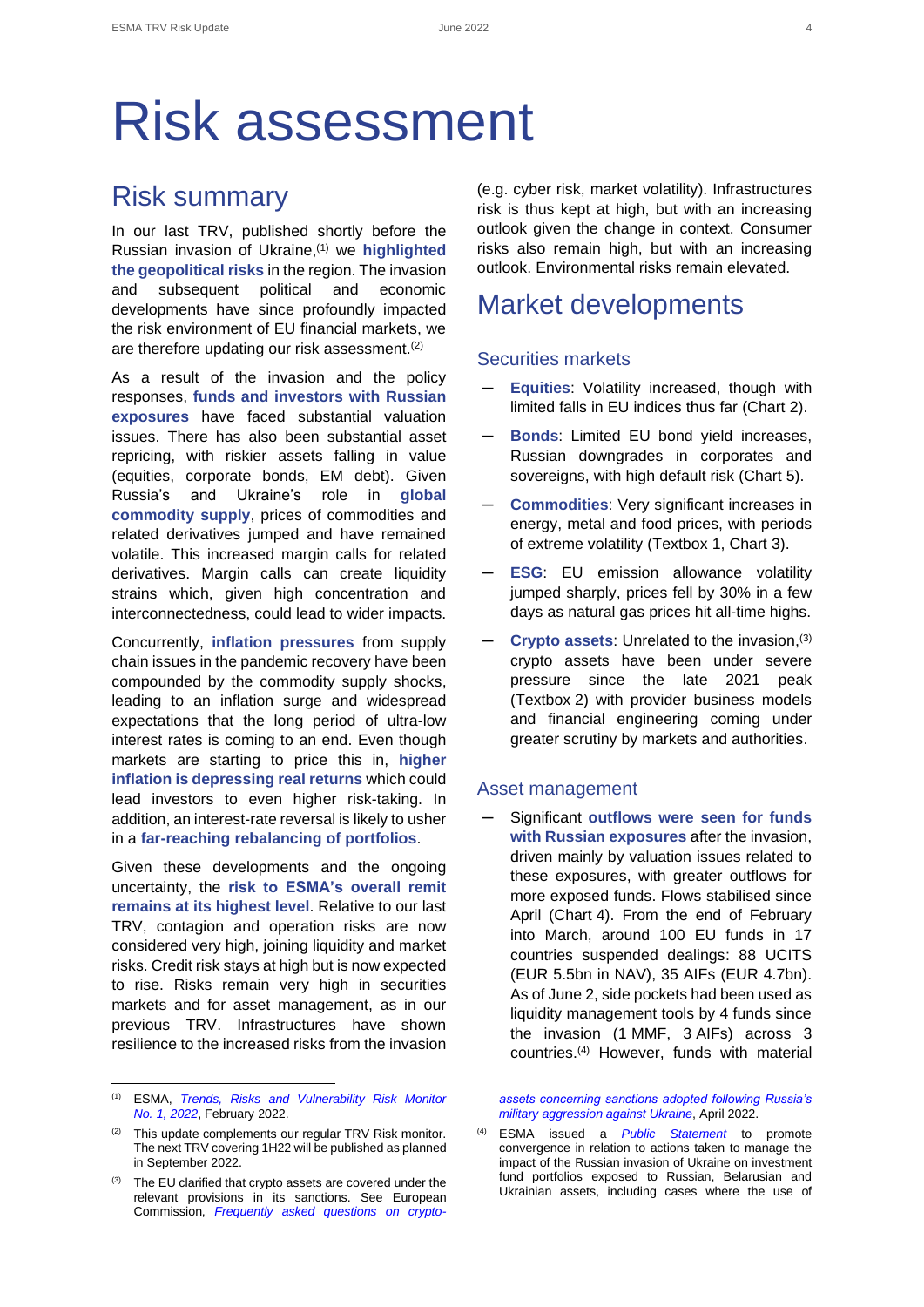#### Textbox 1

#### Rising commodity market risks

Some key commody markets have been impacted by the Russian invasion and sanctions, leading to price surges and extreme market volatility. In early March spot and future prices in certain markets (oil, gas, nickel and wheat) reached multiples of recent averages and volatilities exceeded those of the Covid-19 related stress in March 2020.

Such exceptional market movements create short-term risks on financial markets: Margins calls on derivatives related to these commodities can create liquidity strains for counterparties.

Some of these short-term risks have begun to crystalise, with calls for emergency liquidity assistance for energy traders and the London Metal Exchange suspending nickel trading for five trading days in early March. Market participants have also reacted to the increased risk by reducing exposures to energy derivatives markets.

However, concentration risks remain where few market participant(s) hold sizeable short positions. Failure to make margin payments by short-position holders could in turn transmit risks to holders of long positions in over-the-counter (OTC) trades or to CCPs in exchange-traded derivatives (ETDs) through the impact on clearing members. There is also high concentration of EU ETD trading for both energy and agricultural products in a few exchanges, and in a few market players within exchanges, so while risks may be limited by trading being pooled in larger exchanges, disruption in these would have wider impacts.

Longer-term risks have also increased. The commodity price increases exert pressure on producer prices and margins. Higher uncertainty in commodity markets impacts investment and demand. Both dampen growth, while at the same time, commodity-related inflationary pressures are in the process of rising significantly.

Clearly, total commodity derivatives markets in the EU are of limited size relative to EU derivative markets as a whole. The gross notional outstanding of commodity derivatives amounted to EUR 2.8bn as of 27 April 2022 i.e. only about 1% of the total EU derivatives outstanding notional amount. However, commodity derivative markets create sensitive interlinkages between commodity producing or processing companies, commodity traders, banks acting as intermediaries in the clearing process, central counterparties,<br>and other financial institutions. Given this and other financial institutions. Given this interconnectedness, the prospect of further spot-market distress from the Russian war and the risks identified above, potential first and second round impacts related to commodity markets must be taken very seriously by both market participants and supervisory authorities alike.

#### **Consumers**

**Surging inflation** has started to undermine real asset returns, with the risk that investors

seek to compensate losses by taking higher financial risks.

─ **Jumps in market volatility** affect portfolio values. Crypto-asset volatility could harm consumers, as detailed in our warning, published jointly by the ESAs. (5)

#### Infrastructures and services

- ─ **Index providers:** Russian bonds and equities have been excluded from indices due to a lack of liquidity and their being uninvestable.
- ─ **CRAs**: The EU has banned the rating of Russian debt and the provision of rating services to Russian clients.
- Derivatives and CCPs: Commodity margins increased significantly (Chart 5) leading to a high number of intraday margin calls. Nickel trading on the London Metal Exchange (LME) was suspended, starting on March 8 for 5 trading days, with trade cancellations performed at the closure and after re-opening of the market. (6) EU exposures to Russian CDS fell materially to EUR 4.5bn, with exposures mainly in banks and to sovereign CDS. EEA30 derivative exposures to Russian counterparties are very limited, decreasing since early March.

#### Textbox 2

#### Crypto-asset turbulence

Markets in crypto assets experienced significant volatility and falls in value, with key protocols such as Bitcoin and Ethereum losing half their value since November 2021.

More dramatically, in May the algorithmic stablecoin<sup>(7)</sup> TerraUSD (UST) lost its peg to the US dollar after a run that triggered a wider collapse of the underlying EUR 16 bn Decentralised Finance (DeFi) money market protocol known as Anchor (Chart 1), which operates on the Terra blockchain. This exposed a failure of the algorithmic arbitrage mechanism Terra designed to keep UST in balance with its collateral token, Luna (the native token of the Terra blockchain).

The collapse illustrates the acuteness of confidence effects for stablecoins in the absence of robust enough stabilisation mechanisms. Though this incident is different from a typical bank run, due to the technical aspects of the pegging mechanism, the psychological aspects are very similar.

It also shows contagion is a real risk. The run briefly spread to Tether (USDT)—the largest stablecoin with a market cap of EUR 76 bn—which is 100% reserve backed in short-term fiat assets. Despite its reserve backing, Tether temporarily broke

(7) Algorithmic stablecoins differ from their fiat-reservebacked counterparts by supporting the fiat peg through open market operations (akin to a central bank defending an exchange rate) instead of using short-term money market instruments (cash, CDs, commercial paper) to cover stablecoin minting (assets) and redemption (liabilities). Terra is a blockchain created by a Koreabased team led by CEO Do Kwon. The largest DeFi

liquidity management tools (LMTs), specifically side pockets, may be warranted.

<sup>(5)</sup> ESA 2022 15, *[Joint ESA warning on crypto assets](https://www.esma.europa.eu/sites/default/files/library/esa_2022_15_joint_esas_warning_on_crypto-assets.pdf)*.

During the market closure, positions and prices on LME were not updated and there were no margin calls. LME also experienced several technical issues after the market re-opened.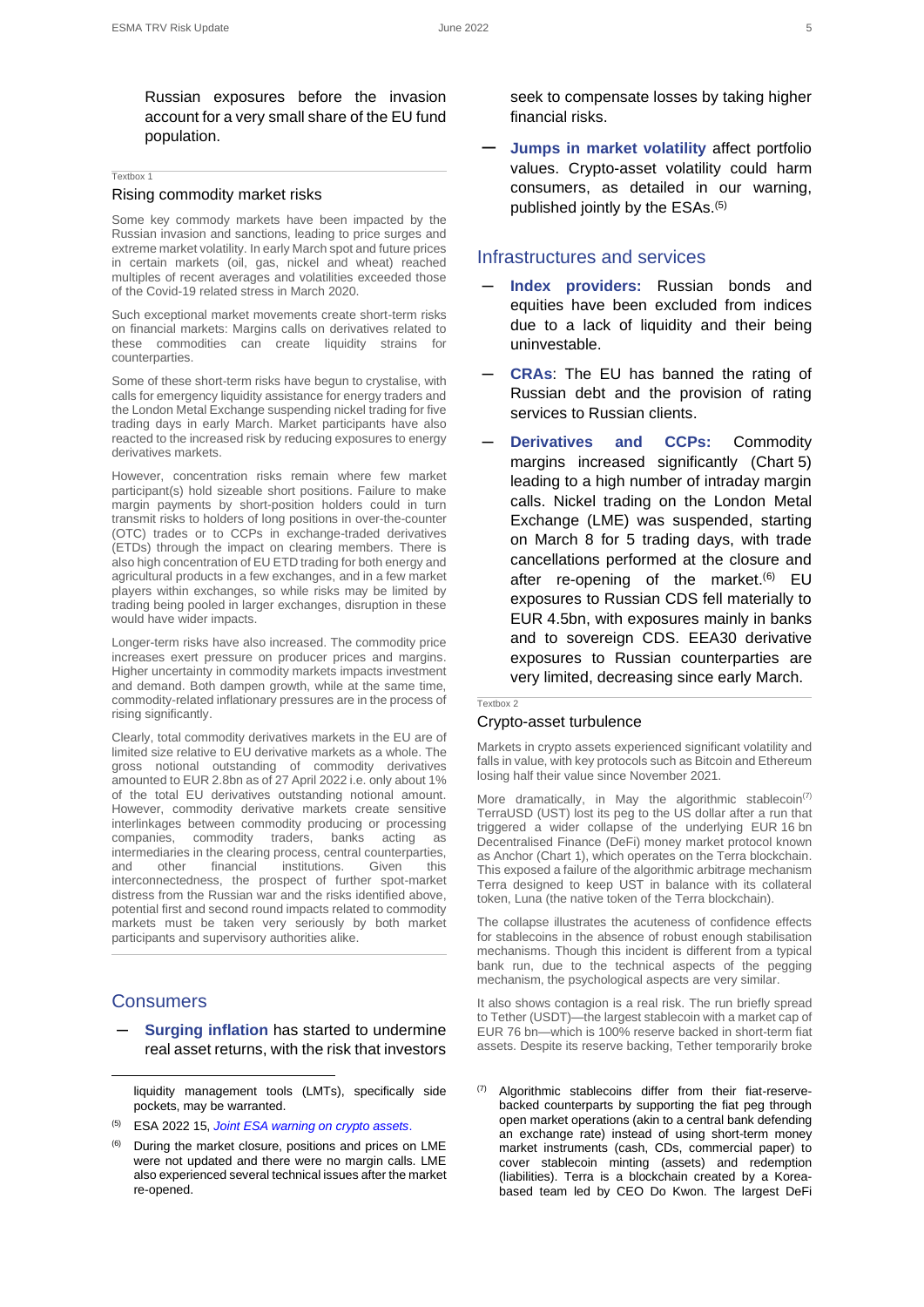it's peg on 12 May, reaching a low of USD 0.93. Tether has since re-established its peg.

Thus far, the turmoil in the market for crypto assets has not had significant spill-over effects into traditional markets. The failure of the Terra ecosystem serves as test case for the risk transmission hypothesis. In the course of one week, EUR 16bn in value was lost in the Anchor protocol which consequently dragged down the overall crypto-market cap. Considering losses of this size, as well as the spread and growth of interlinkages within the crypto universe and with conventional financial markets, spill-overs will become more likely in future, as will implications for financial stability.

Chart 1

Total value locked (TVL) in Anchor protocol

Anchor TVL falls by 84% in one week



Note: Anchor total value locked since Apr-21 (in USD bn). As of 16 May 2022 Sources: DeFi Llama, ESMA

The turbulence also shows the importance of the recently published ESAs joint warning on crypto assets.<sup>(8)</sup> This warning reminds consumers of the highly volatile and speculative nature of crypto markets. The ESAs noted the risks of aggressive promotion of crypto assets to the public, including through social media and influencers as well as the growing complexity of products and services offered to retail investors (e.g., staking, derivatives, leveraged 'yield farming').

### Risk outlook

In the short term, **political event risk remains** very high and a key risk driver. Since the invasion, the frequency and intensity of shock events has risen, with potential for further unanticipated developments. This highlights an ongoing need for robust risk management on the part of market participants.

Shock events could **further increase market, credit and liquidity** risks in the near term. There are risks of **further redemption suspensions or liquidation of funds**, particularly in funds exposed to volatile assets or derivatives. Market volatility could drive risks of short squeezes, margin calls and breaches at CCPs. Russian

defaults could have unanticipated impacts, e.g., ambiguities on whether a default has occurred could impact CDS markets.

**Cyber risk is very high** currently and a key concern for financial markets. Attacks targeting infrastructures and firms could be very disruptive.

In the medium term, the commodity price surges will add to **additional upward pressures on prices**. Economic activity is set to be hit significantly, as reflected in lower GDP forecasts for 2022, especially in the euro area (Chart 7).

Given this, economic shifts will likely contribute to **financial market risks**:

- Inflation pressures are expected to usher in an era of higher rates, with potential for rebalancing of portfolios.
- Lower growth will come with lower profitability for firms.
- A weaker economy and direct costs of the conflict will further increase public and private indebtedness.
- Rising interest rates and public and corporate indebtedness could lead to higher refinancing costs and credit risks.

In the longer term, there are **signs of potential structural changes**:

- Higher inflation (Chart 7) from the commodity supply shocks and a more depressed outlook increases the likelihood of a stagflation scenario.
- Energy availability and commodity issues could impact valuations, volatilities and functioning in these markets and also affect the speed of transition to a green economy.
- There are wider global risks, including to emerging economies of a supply squeeze on key commodities, including food supply.
- With the war, divestment risks have risen sharply in many areas and real economy impacts are set to make investment conditions less certain and less profitable.
- Separate from the invasion, crypto asset markets will likely remain under stress as fragilities in business models and financial engineering surface.

application on the blockchain is Anchor protocol, a money market that offers depositors a fixed 20% Annual Percentage Yield. Anchor offered such an attractive interest rate through a complex system of depositor incentives and a liquidity backstop known as Luna Foundation Guard (LFG), which had stockpiled a Bitcoin

reserve worth USD 2.4 billion by April 2022. However, on 10 May, the LFG fund was completely depleted after CEO Kwon had attempted to repeg UST. For more details on Anchor, see *[DeFi Llama](https://defillama.com/protocol/anchor)*.

<sup>(8)</sup> ESA 2022 15, *[Joint ESA warning on crypto assets.](https://www.esma.europa.eu/sites/default/files/library/esa_2022_15_joint_esas_warning_on_crypto-assets.pdf)*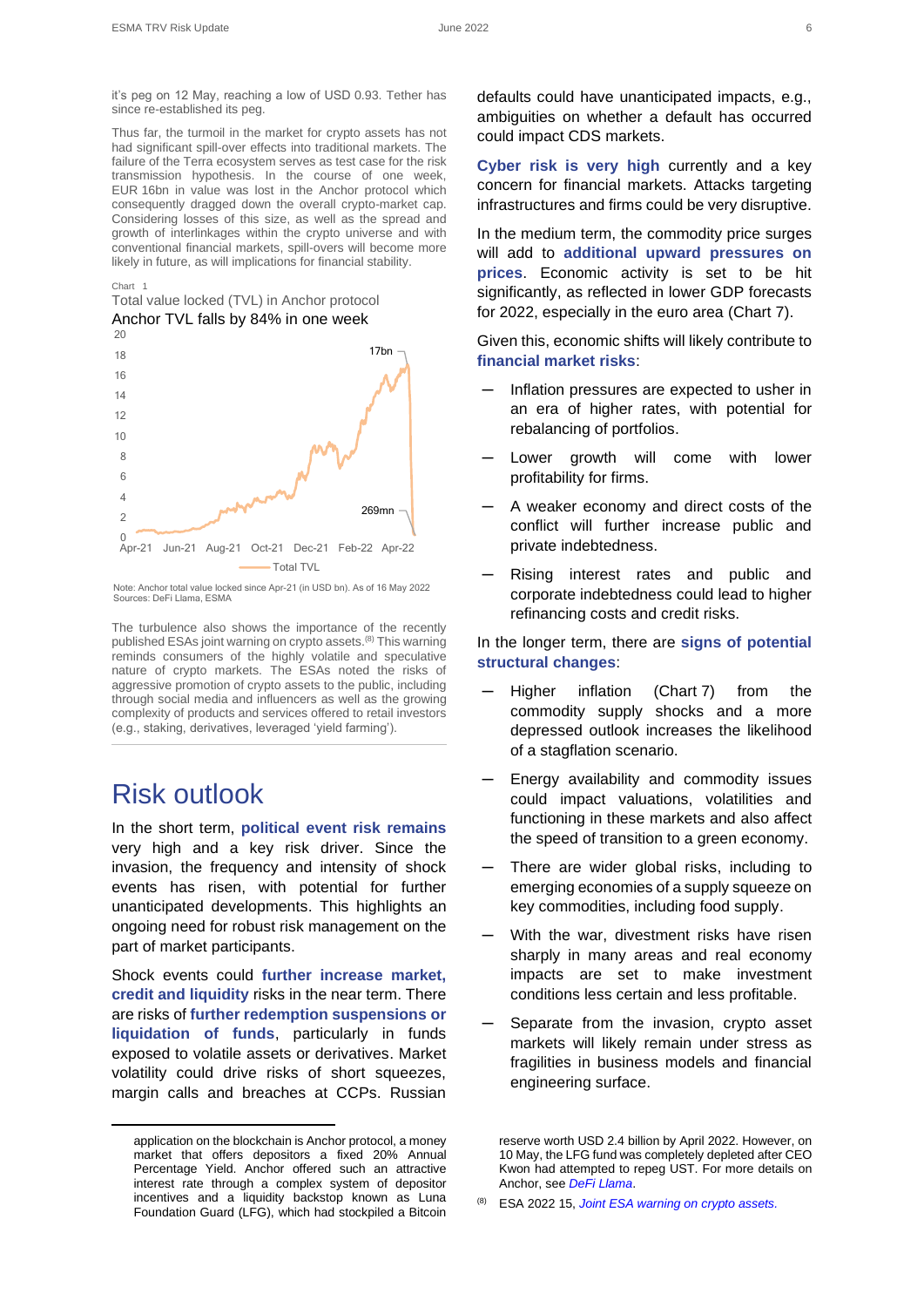

Chart 4 Chart 5





Note: Cumulative flows of funds exposed to Russia, in % of total assets. Funds with large exposures are funds with exposures above 10% ot total assets. Sources: Morningstar, ESMA

Commodity derivatives margins **Inflation** and GDP forecasts

80



Source: TRs, ESMA













insurance and non-financial) with at least one long-term rating upgraded or downgraded from 5 largest EU-registered CRAs (Fitch, Moody's, S&P, DBRS, Scope). Weekly timeseries (cut off date 16 April 2022). Includes withdrawn<br>Russian ratings. These were later withdrawn by CRAs after the EU ban on<br>rating Russian debt and on the provision of rating services to Russian clie Sources: ESMA, RADAR







Note: Median GDP growth and inflation forecasts for the euro area for 2022, by vintage month, in %. Sources: Refinitiv EIKON, ESMA.